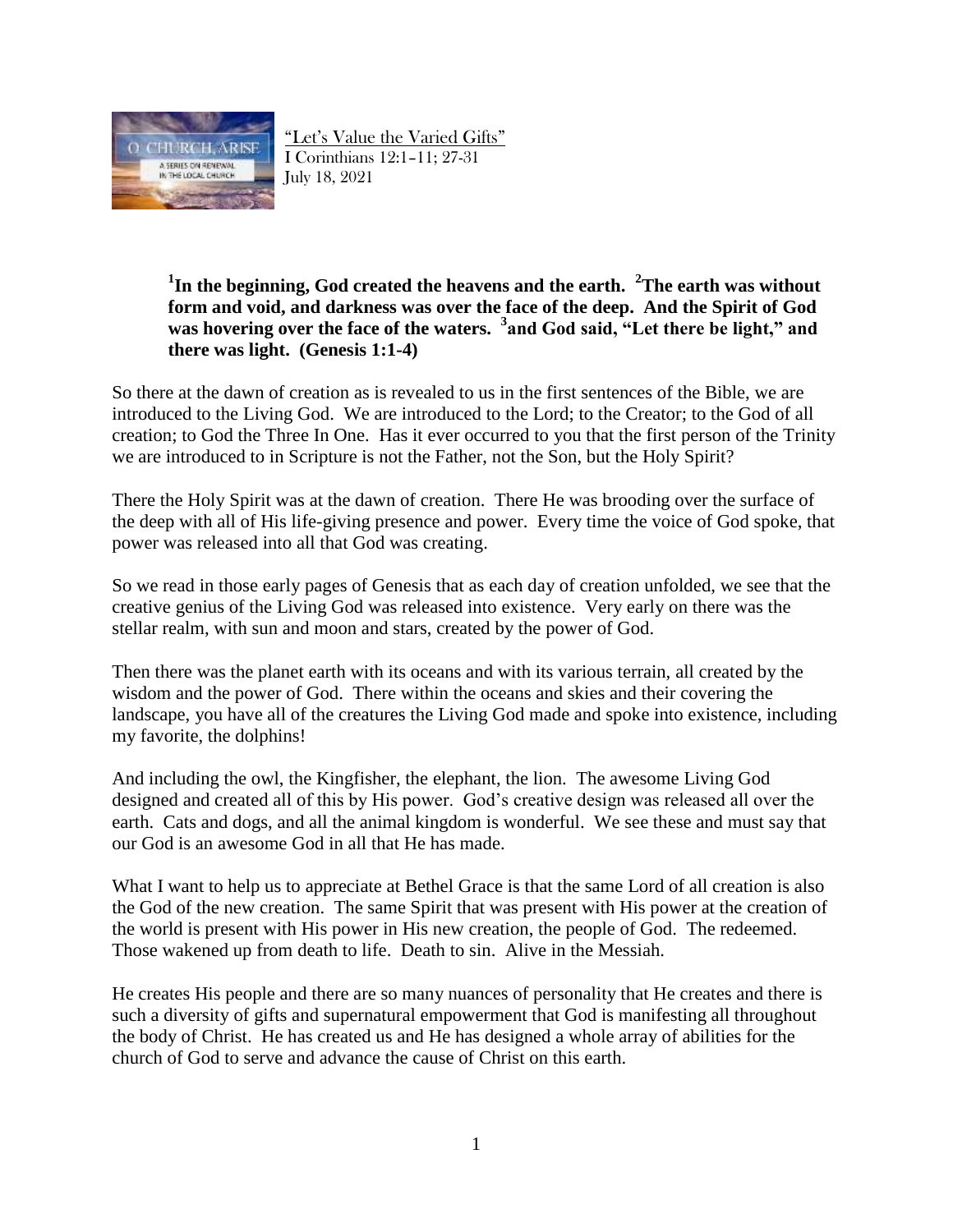This morning we move from the dawn of creation to the city of Corinth all the way to Southern California. I want for us to appreciate the varied gifts of the Holy Spirit. Let's value the varied spiritual gifts that are at work, even among us here at Bethel Grace.

Let's take a look at what the Lord has for us as we continue what we started last week in I Corinthians Chapter 12. We will pick up in Verse 4:

**<sup>4</sup>Now there are varieties of gifts, but the same Spirit; <sup>5</sup> and there are varieties of service, but the same Lord; <sup>6</sup> and there are varieties of activities, but it is the same God who empowers them all in everyone. <sup>7</sup>To each is given the manifestation of the Spirit for the common good. <sup>8</sup> For to one is given through the Spirit the utterance of wisdom, and to another the utterance of knowledge according to the same Spirit, <sup>9</sup> to another faith by the same Spirit, to another gifts of healing by the one Spirit, <sup>10</sup>to another the working of miracles, to another prophecy, to another the ability to distinguish between spirits, to another various kinds of tongues, to another the interpretation of tongues. <sup>11</sup>All these are empowered by one and the same Spirit, who apportions to each one individually as he wills.**

Then in Verses 12 through 26, Paul gave his famous body metaphor of the local church. He had some fun doing so, helping the church to understand that not everybody has the same gift. If everybody were an eyeball, where would the body be, after all?

Then at the end of the chapter, Paul picked up again and reiterated the point of diversity in gifting that he had been making all along in Verses 27 through 31:

**<sup>27</sup>Now you are the body of Christ and individually members of it. <sup>28</sup>And God has appointed in the church first apostles, second prophets, third teachers, then miracles, then gifts of healing, helping, administrating, and various kinds of tongues. <sup>29</sup>Are all apostles? Are all prophets? Are all teachers? Do all work miracles? <sup>30</sup>Do all possess gifts of healing? Do all speak with tongues? Do all interpret? <sup>31</sup>But earnestly desire the higher gifts. And I will show you a still more excellent way.**

Then Paul went into a chapter describing the love with which the Spirit is going to empower us to utilize the gifts that we have been giving for the good of the body of Christ to the glory of Jesus Christ.

Here in the verses that we have read, we have this whole catalog of spiritual gifts that Paul put out as a sampling of the different ways that the people of God who are born again in Christ are going to be gifted with by the power of the Holy Spirit for the common good.

As we prepare ourselves to dig in here, let me remind you that what we have in this text is a corrective passage of Scripture. The church of Corinth was a diversely gifted group of believers but as we mentioned last week, it seems that they were becoming fixated on the gift of speaking in tongues, so that those who were given that gift by the Holy Spirit were kind of becoming the limelight the of the church.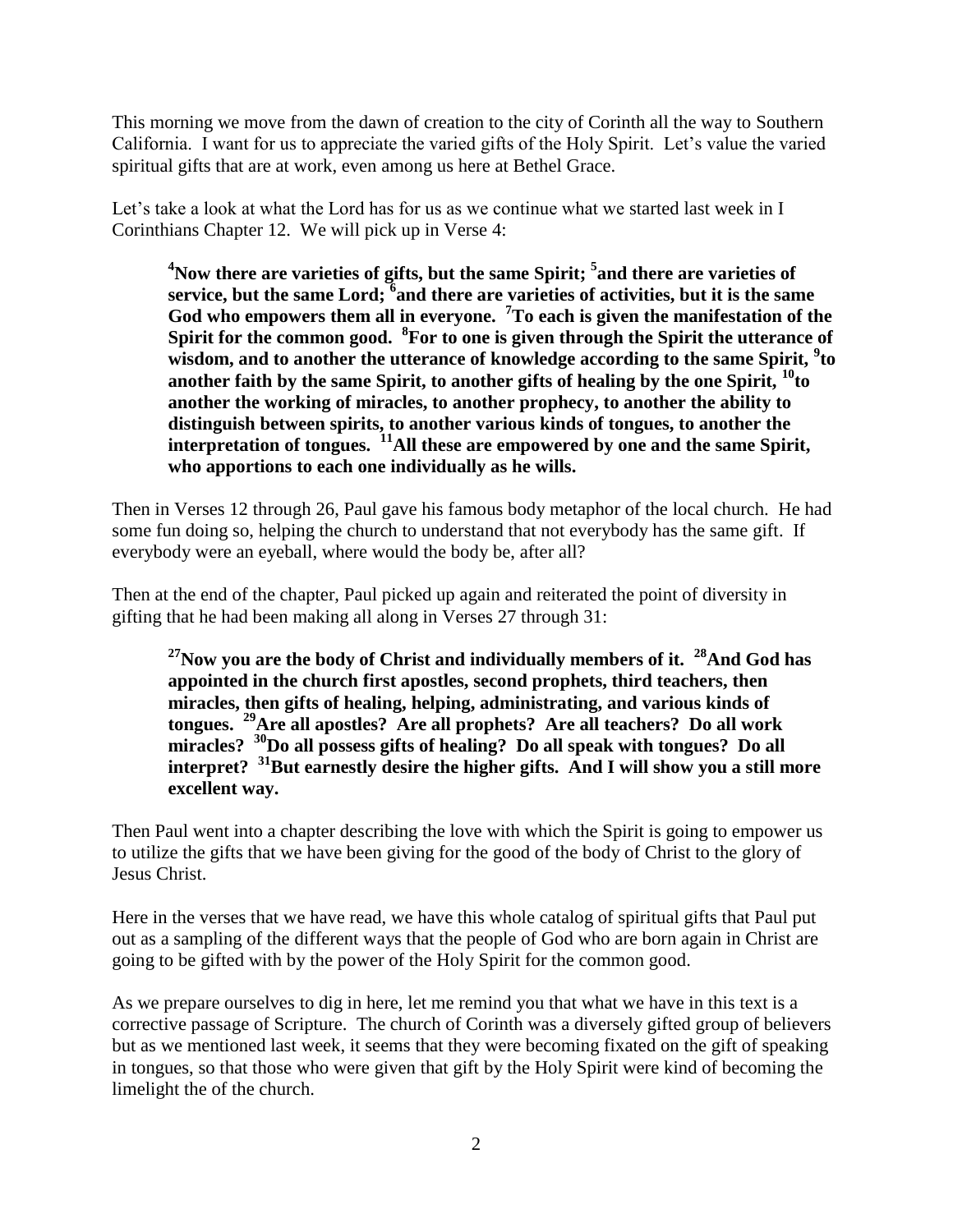They were getting the most attention. Other people were saying why am I not gifted like that. It even seems like there was a logjam of people trying to speak in tongues at the church gatherings. It really became a chaotic situation, where one manifestation of the Spirit was being favored above the other manifestations of the Spirit.

So Paul was saying, We need to just go back and start at square one and help the church of God to recognize and appreciate the whole array of different ways the Spirit is prompting and empowering and enabling different people to serve the cause of Christ in and through the local church.

Brothers and sisters, this is just a reminder for us of how the lingering sin in the people of God can get things twisted up, even as we are seeking to serve the Lord in Jesus Name. The very entryway into the body of Christ is when we realize that God is holy, holy, holy in every way and that each and every one of us has transgressed the Law of the Lord.

We are all sinners and we have all come under the judgment of God and have all come under the righteous wrath of God for sinful rebellion but, praise God, by the Spirit we are able to see His holiness and the cleansing and the forgiveness and the newness of life that comes through the grace of God in Christ Jesus our Lord.

That is how we come to be joined together in the body of Christ. But we must recognize this ongoing, lingering sin in us that can make it so that things can get all twisted up in the body of Christ.

So we keep going back to the Lord for more grace; for more grace to see that our tendency to be envious of other people and their gifts will disrupt things. Or how our tendency to be arrogant and look down upon other people will twist things up and cause problems in the body of Christ.

We need to approach God for clear sight and we need for Him to carry us by His grace to give us a vision for how He is working all throughout the body of Christ, so that we will appreciate how He has gifted us and how He has gifted other people as well.

Brothers and sisters, this morning it is my prayer that we will truly value the varied gifts of God as the Spirit is moving among us. I pray that we will value these gifts first of all as we seek to understand what they are. I pay that we will value the gifts with God's help not only by understanding the meaning of them, but also by discerning what God is doing in us.

I pray that we value the gifts in such a way that not only do we discern how God has blessed us in this way, but we will actually be active. Then He is going to continue to help us value the gifts by helping us to appreciate the fact that God is gifting other people in other ways that we need for our growth in the Lord.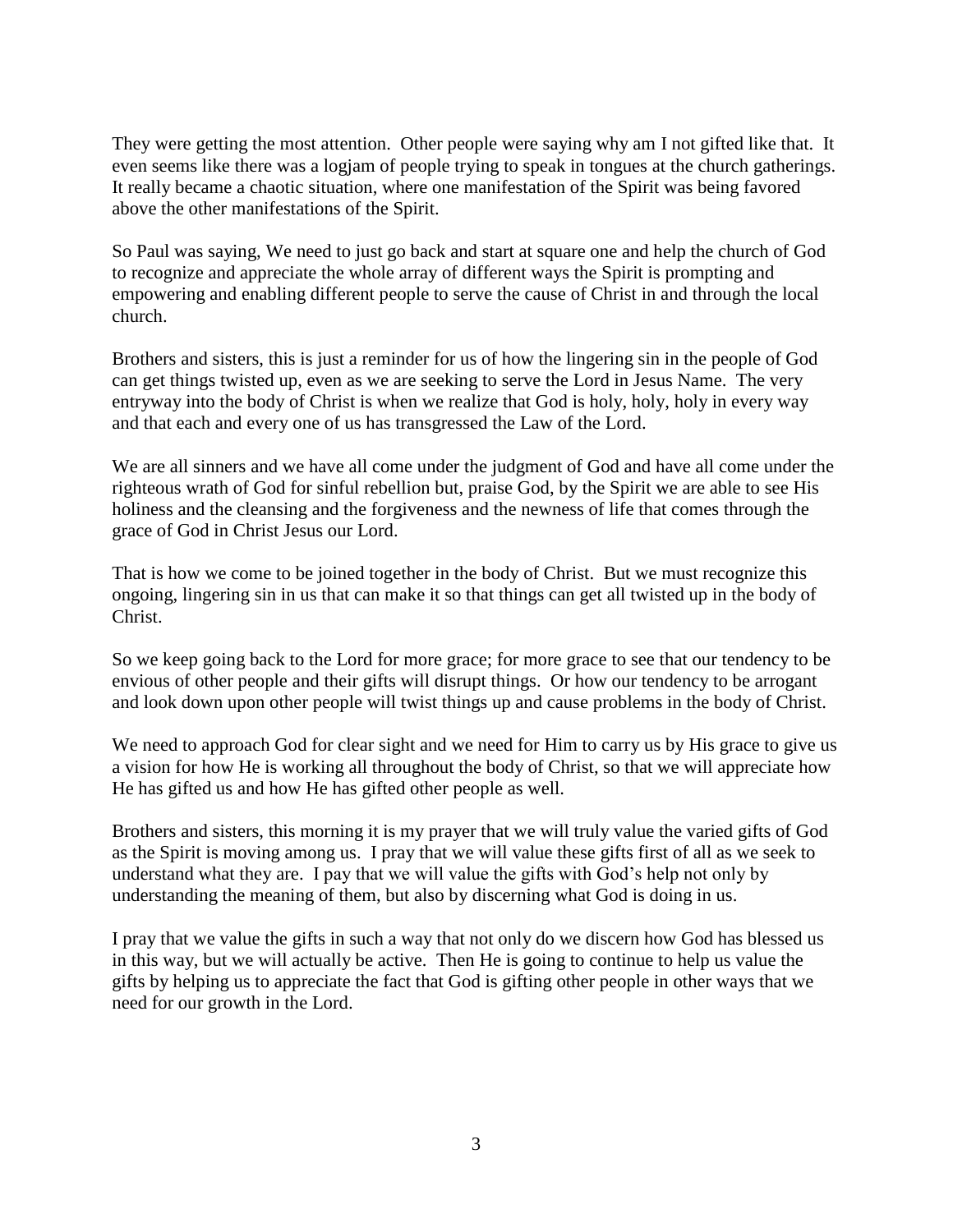So here in this text in I Corinthians Chapter 12, we have all of these gifts listed. I understand that they are a sampling of the gifts. I think that there are more. Like we mentioned last week, there are four portions of Scripture where the spiritual gifts are taught. 12-12 and 4-4. I Corinthians Chapter 12 and Romans Chapter 12. Ephesians Chapter 4 and I Peter Chapter 4.

It is especially in I Corinthians Chapter 12 and Romans Chapter 12 that all of these different lists are given. The other passages teach in them in more general terms. We need to be active where God is gifting people and we need to be able to nurture the gifts that are given. But the most extensive lists of these manifestations are in the two 12 passages.

None of the gifts are identical and because of this I just get the sense that as Paul was speaking, the lists were not necessarily exhaustive. So we are going to go through and look at the ones that are listed here. Then at the end, I am going to suggest an additional two areas of gifting that, based on other portions of Scripture and what we see in the body of Christ, are active as well.

Now I want for us to move through this list of gifts. I have for you this morning a fourteen point sermon! There is an insert in your bulletin with a list of these points. As we go through these, I want you to listen and, thinking about the Spirit of God and His work upon your life, think about how you might be empowered by God to serve.

Then by each point, but a yes or a no or a maybe. You don't need to take extensive notes here. You can go back and listen to the sermon again. I don't want you to be writing notes on the previous point, I want you to be following here.

By the way, next week you can go and read the actual sermon transcripts thanks to our sister LaVerne who is using her gifts to transcribe sermons. They are there with the audio of the sermon. So understand that if you want to go back you can read what is there.

But just listen. Savor this. Take this in and let's seek to discern and by God's grace, truly value all of these different ways that God is at work. We are trying to get a basic understanding of the different ways that you and your brothers and sisters are being gifted.

A sampling of the spiritual gifts:

### **1. The utterance of wisdom (I Cor. 12:8)**

Let us recall and rejoice that the Holy Spirit is the One who is unsearchable with wisdom and understanding. The utterance of wisdom is the ability that He gives some of His people to bring a heightened sense of clarity to hard and difficult situations.

Gifted with this, you will encounter complexity and you will have the ability to articulate solutions and help craft a path forward. There is wisdom, and it gets very, very practical out of the outflow of what Scripture has to teach.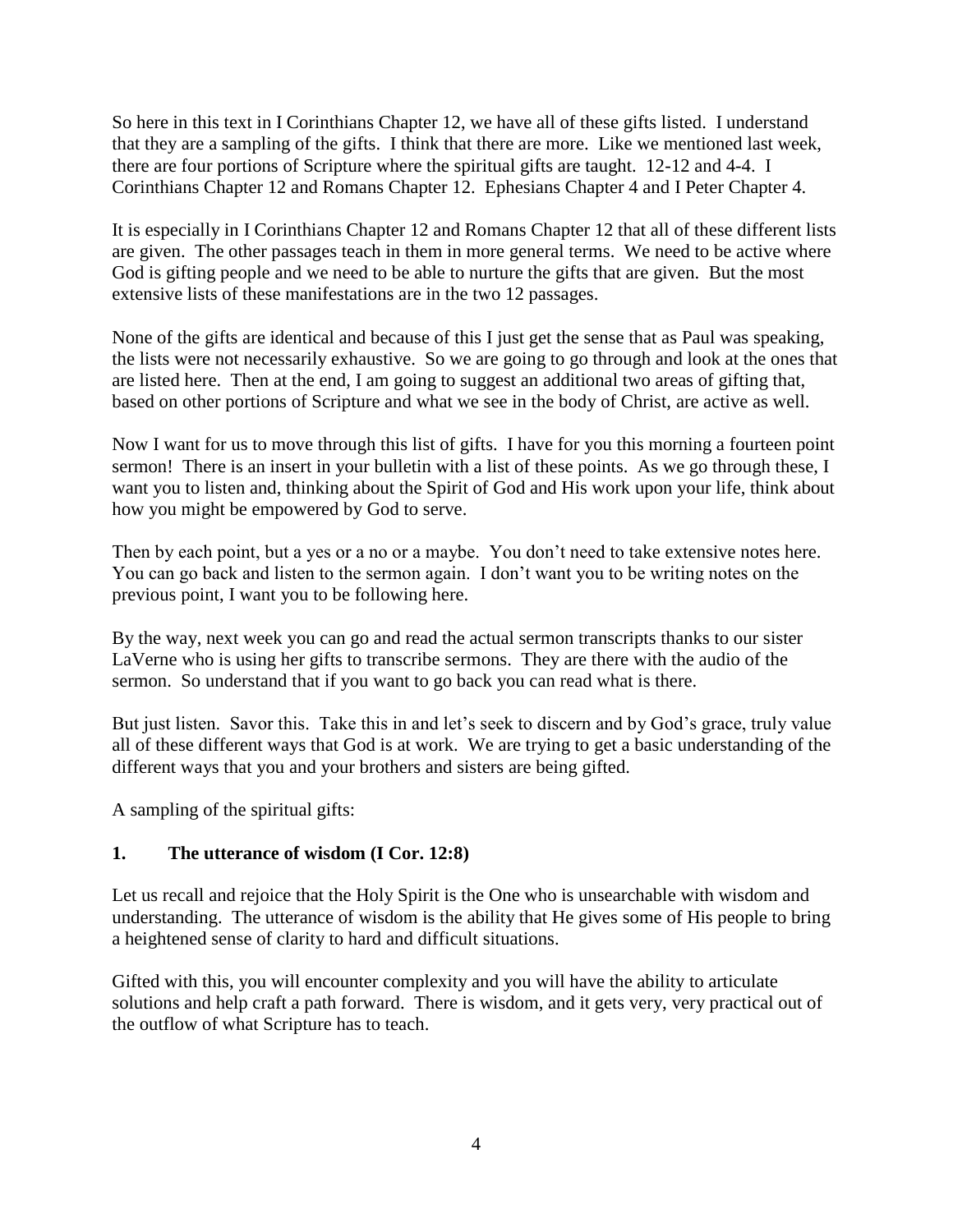This gift of wisdom is often manifested in those who have counseling abilities, either in a formal or an informal setting. This gift has proven so very valuable in the lives of the rest of us who serve on leadership teams, moving through the complexity of the days that we live in.

There is the utterance of wisdom. It is not only the ability to see a path in the midst of the complexity but also to help people move upon it. Next we see:

## **2. The utterance of knowledge (I Cor. 12:8)**

The utterance of knowledge is to have the penetrating understanding of the breadth and the depth of revealed truth, even the more challenging mysteries of the faith.

My understanding of this gift is that if you are empowered with it, you will have a marked level of theological understanding that is based on patient, focused, Spirit-empowered, deep contemplation of Scripture, and those who have written deeply about Scripture.

Keep in mind, not only is this the experience of such knowledge, but it is the utterance of knowledge. You are going to have the ability to help communicate these things to the body of Christ as a whole. This is the utterance of knowledge.

Then comes the gift of:

## **3. Faith (I Cor. 12:9)**

The gift of faith is not to be equated with the saving faith that all believers are given as a gift from the Holy Spirit. Rather, this is a Spirit-enabled confidence about how God works and is present and active even in the midst of the most difficult of times.

Even many in the body of Christ will come across some situations and say well I guess it is all over and it is a lost cause. They might say that that marriage does not have any hope. That church has no hope of being revived.

Then the person who has the gift of faith will say, Oh, no! No, God can do that totally. Don't you lose your confidence in what God can do. Maybe if there is a song that is kind of a theme song for this gift, I am tempted to say it would be comparable to the theme song of Rocky Balboa.

Those with the gift of faith will say that God will make a way where there seems to be no way. This gift of faith is the confidence in the faithfulness of the Lord to His people. Now we are going to come to the gifts of:

### **4. Healing and miracles (I Cor. 12: 9, 10)**

We are taking the gifts of healing and miracles together because so many biblical miracles are healings and healings are something of a subcategory of miracles.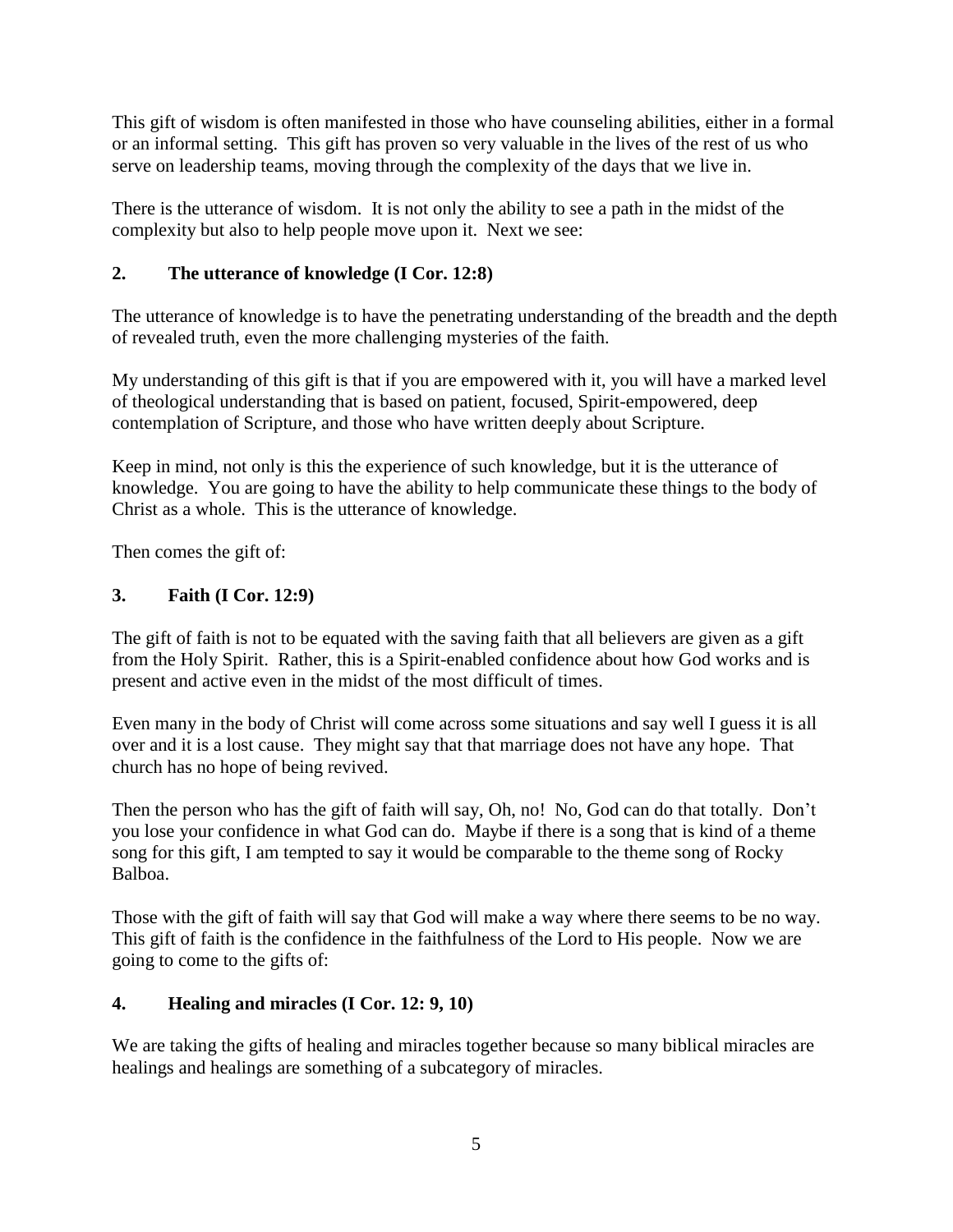When we think about what is and is not happening in our day in terms of miracles and healings, let us remember that the Holy Spirit is sovereign and He is free and powerful, and the Holy Spirit can do whatever He wants, wherever He wants, in whomever He wants.

The Holy Spirit is all powerful and He reigns. So the Spirit is free to release any miracle wherever He wants and whenever He wants. That being the case, we must look through biblical history and see how He has actually chosen to manifest His power.

It becomes evident as we look through biblical history that the Holy Spirit has chosen to perform stunning miracles in clusters at punctuated points in redemptive history. It would seem that He has done so to indicate a new era in God's ongoing covenant with His people.

For example, there was this flurry of miracles that were at work during the time of Moses and Joshua at the Exodus and at Sinai, where there was the giving of the Law and the people were moving into the Promised Land.

Then we read that there was another flurry of miracles that took place at the times of Elijah and Elisha, when the illustrious prophets of Israel were coming in with their increasing momentum of ministry. Then the greatest burst of miracles obviously took place when the Messiah came into the world.

The Holy Spirit was empowering the Messiah's apostles, not only to follow Jesus in the ministry but to write Scripture and to spread the Gospel of the Kingdom in that initial way. So we see that these miracles and healings have come in clusters to indicate and authenticate new eras in redemptive history.

Paul was writing to the New Testament church in the midst of one of those moments in history. Today we are not at the onset of the age of Gospel grace, with Christ having already come into the world, nailed to the cross, and risen from the grave.

We are in the midst of it so we just recognize that we don't see the same kind of miracles happening in our day that were so powerfully happening in New Testament and even Old Testament times.

We don't see people calling down columns of fire from heaven. We don't see people feeding massive multitudes from meager rations of food. We don't see somebody touching the eyes of a person blind from birth and them having sight restored.

At least we don't see that very commonly with the same kind of concentration that happened in certain points in biblical history. So these were sign gifts, indicating these movements of God leading forth into the continued movement of God. But these were initial gifts in these different eras of redemptive history.

Now before those of you with the gift of faith wonder what I am talking about. Brothers and sisters, our God is an awesome God. He is more than able to perform miracles at any moment.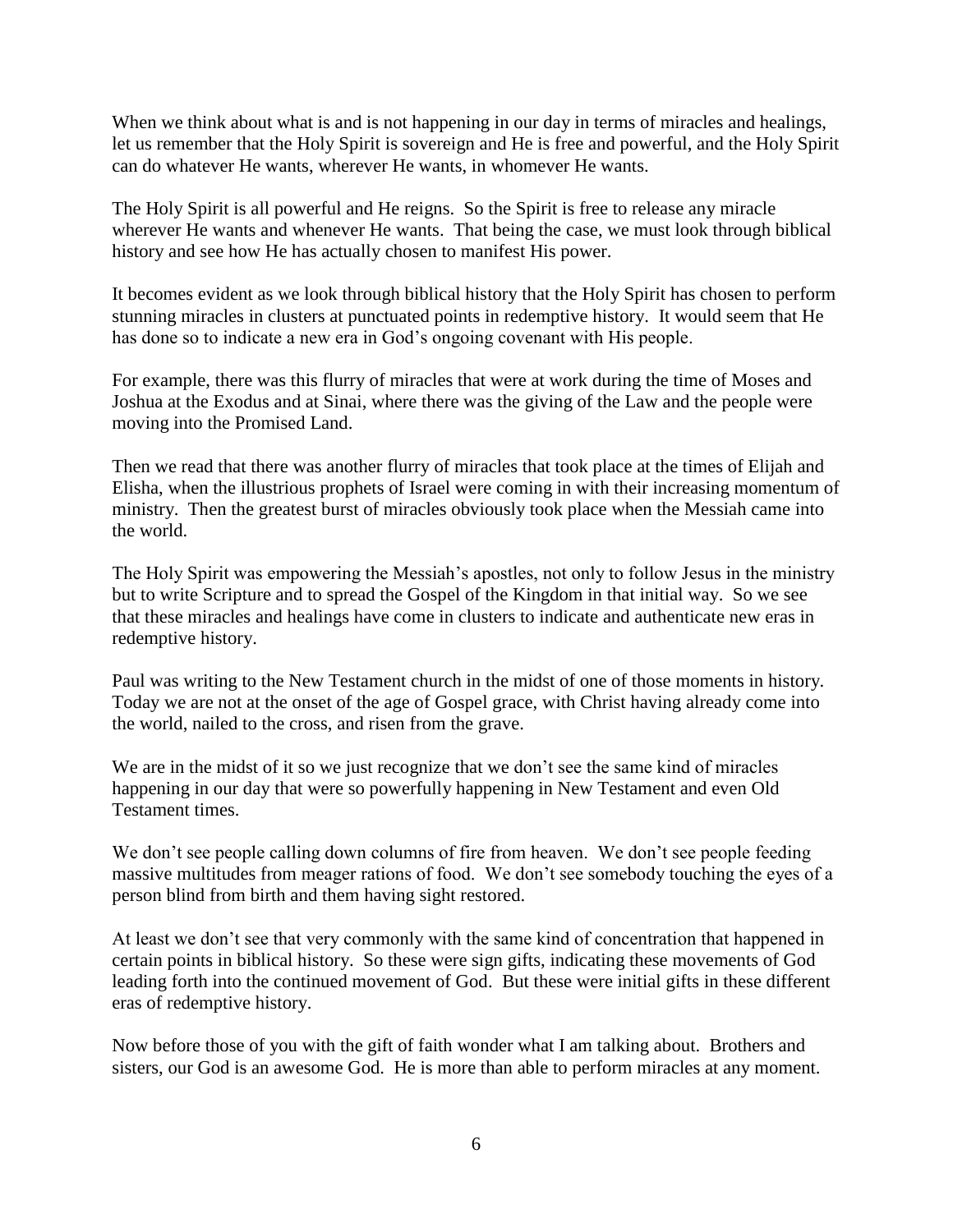He can intervene and there is such a thing as divine intervention. God is imminent and He hears and He answers prayer.

So if there is a sickness and we are longing for healing from the Lord, we can call upon Him for that healing. There are times when God provides it. But it seems to me that most of the time, God works in His people in another way.

Understand that God is present and what He does is He gives you endurance in the midst of it. He shapes Christlikeness in you. He is forming and shining the Messiah through you in the midst of the frailty of the human body. This has a glory of its own.

So if you have a disease and it does not get healed, if you have a cancer and it does not get cured, don't think that means that God is not present and powerful. He is very much present. He is very powerful. He is with you. He is shining His glory through you in ways that are wonderful as Christ in you is being developed and formed, as you are carried along by the power of the Spirit.

So those are some thoughts about the gifts of healing and miracles. As we continue we see the gift of:

### **5. Prophecy (I Cor. 12:10; Romans 12:6)**

Prophecy takes place when a child of God is carried along by the Spirit of God to speak the truth of God, aligning the people of God with the will of God. This is a spoken gift, proclaiming the truth of God.

There is tendency for us to see the word prophecy and think of it in terms of predictive prophecy or foretelling, but even in the specially anointed prophets in the pages of Scripture, while there was some element of predictive prophecy in their writings, most of their writings contained not as much foretelling but forthtelling.

This is speaking the will of God to people for their lives right then and there. So the prophets of the Old Testament were pulling the people of God, urging them back to obedience to the Law of Moses. That was their calling and that is what they were called by God to do.

In the New Testament, those who were given this anointing of prophetic speech to the people of God, they kept pulling people back into the grace of the Lord as the Spirit spoke to them to have their lives continually realigned with the revealed will of the Lord. So with the gift of prophetic speaking, there is an element of confrontation that is very, very frequent. There is sin here and, by God's grace, we need to get back into the will of the Lord.

Even with that, however, while there is the call to repentance that is so ongoing and frequent, there is consolation that comes in knowing that God has grace for His people and He is going to always be forgiving us for our ongoing stumbling into sin and that He has power to keep renewing us into the image of Christ.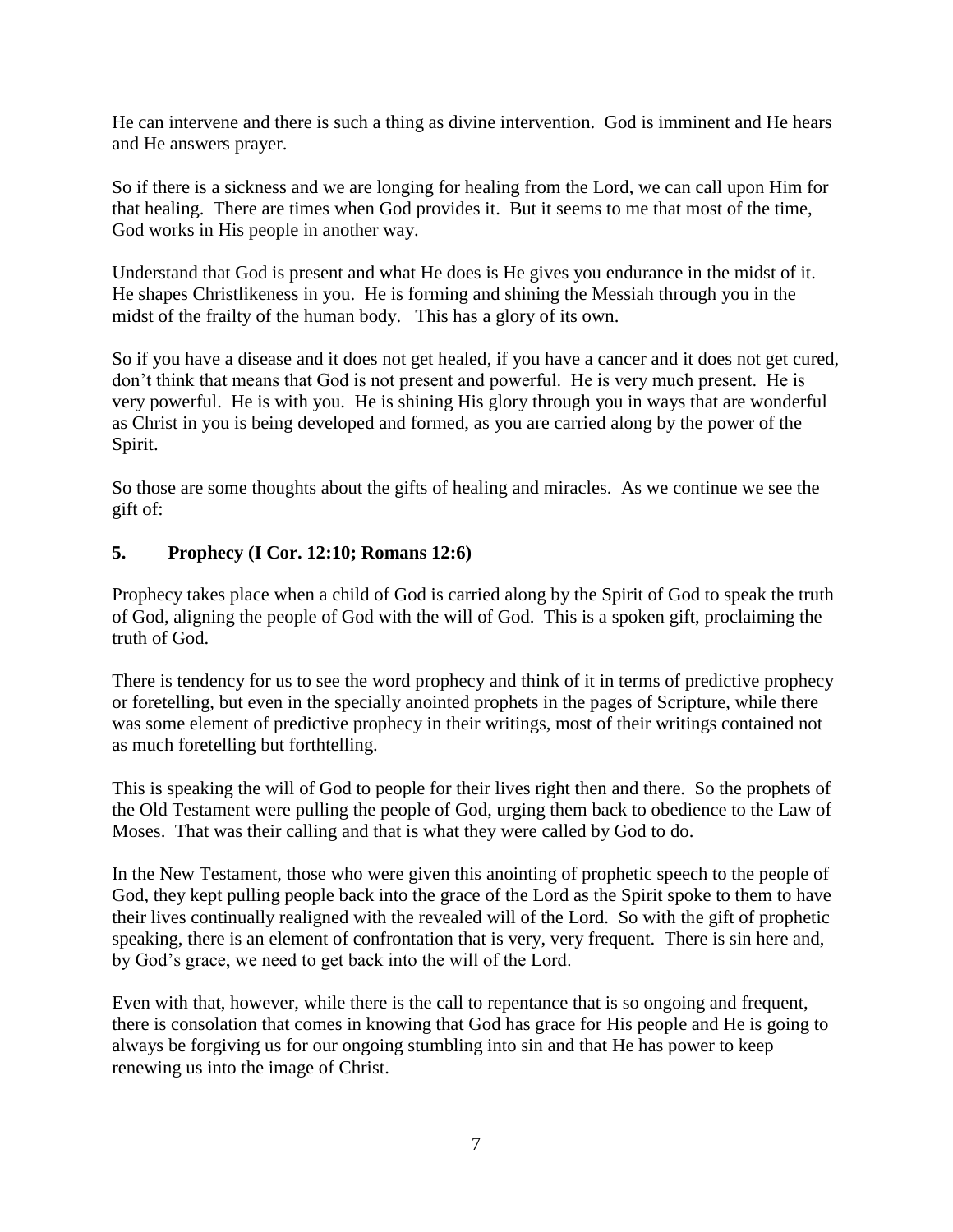This is the gift of prophecy. We continue and see the gift of the:

## **6. Discernment between spirits (I Cor. 12:10)**

This is the God-given ability to discern between the power of the Holy Spirit and some counterfeit power from the demonic realm. People with the gift of discernment, they are like the warning lights of the church. Kind of like the lights that come on the dashboard when there is a problem in the working of the engine.

If you have the gift of discernment, you will have warning signals going off in your heart when there is something false that seems to be having an influence among the body of Christ; when there is somebody who is coming intent on harm

The demonic reality is a reality and there are some gifted with this special discernment of the manipulation of the people of God and the things of God. This is something that the Spirit of God empowers among the church.

This is the gift of discernment. Next comes the gift of:

### **7. Speaking in tongues and/or interpretation (I Cor. 12:10)**

This is important for us to take to heart. This gift refers to the filling of the Spirit to praise God in a foreign language. Then as far as interpretation goes, it is the power of the Holy Spirit to understand what has been spoken in that foreign language.

This is mentioned here in I Corinthians Chapter 12. The nature of it comes to us in greater detail in Acts Chapter 2 and in I Corinthians Chapter 14. If you want to dig in, read about what was clearly happening at the dawn of the church in the pages of the New Testament.

What we discern both from Acts Chapter 2 and from what it says in I Corinthians Chapter 14 and Verses 10 and 11, the word used for tongue is actually *languages*. These were actual languages of people. They were languages of the earth.

The Holy Spirit was empowering this ability to be articulate in a language that had not been studied before, or to be able to interpret a language without it having been studied before. That is a pretty stunning thing and would seem to me to be among the sign gifts, the miracles that we just spoke about a few moments ago.

As you dig into the detail of Scripture, you will find that this was the Spirit of God giving people this ability. On the one hand it seems that it was a judgment upon Israel who was rejecting Christ. However, then it was also an indication of the Spirit's intention to spread the Gospel all across the globe, to all tongues and tribes and nations. It was a very, very miraculous gift.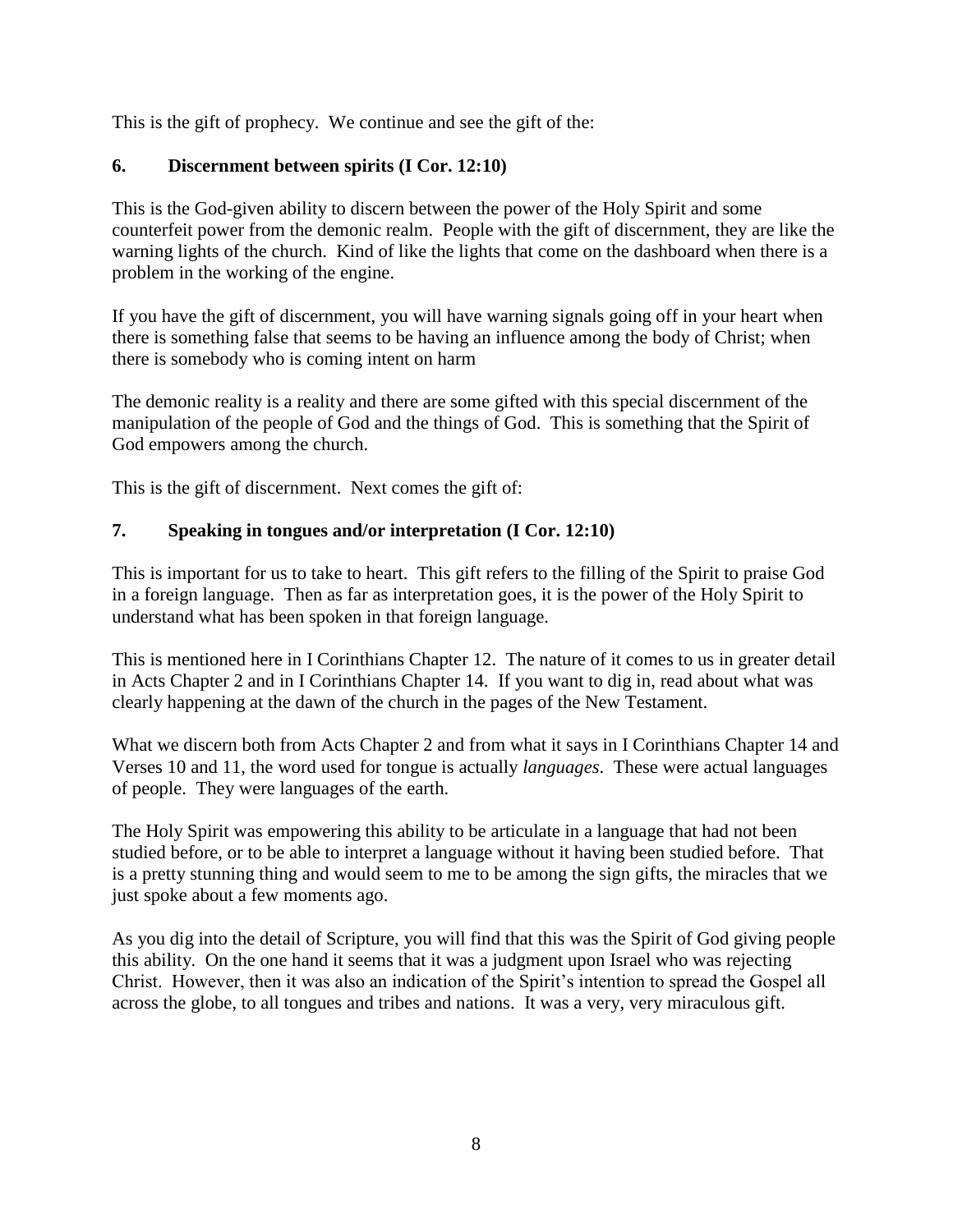Now I believe in the sovereignty of the Holy Spirit to manifest whatever gift He wants, whenever He wants, wherever He wants, with whomever He wants. My understanding as far what seems normative is that this was something that was very active there in the early church age.

Because of the reasons I just mentioned to you in the freedom of the Spirit, I remain open to the possibility of the ongoing nature of this gift, but I am very cautious about it. If I am being totally honest with you, in many cases I am doubtful about much of what is purported to be speaking in tongues, because it doesn't seem to line up with what we see revealed in Scripture. That is my humble opinion.

What I will say is to beware of anybody who says that speaking in tongues is an ongoing sign of the baptism of the Holy Spirit. There are some churches, even some evangelical churches, who say that this gift is ongoing to such a degree that if you are not manifesting this gift of tongues, you are not experiencing the fullness and, what they would call, the baptism of the Holy Spirit.

That, brothers and sisters, goes against the very nature of what is taught in I Corinthians Chapter 12 where Paul asked do all speak in tongues, which is an implication of no! So I think this is best understood as one of the miraculous sign gifts that accompanied the coming of the Messiah and the Gospel of the Kingdom in Christ as it was proclaimed through the apostles.

I remain a bit open, but cautious about this gift. I hope that gives enough clarity as far as where I am with the gift of tongues. Continuing to a gift that I am more comfortable with:

## **8. Teaching (I Cor. 12:28; Romans 12:7)**

Teaching is the Spirit-empowered ability to communicate biblical truth in a clear and articulate way. If you are being gifted with the ability to teach, He is going to give you the heightened sense of the ability to see all of what is given to us by God in Scripture.

You will see the portions of the Bible that are historic narrative. You will see the prophetic portions of Scripture. You will see the portions of Scripture that are of poetic devotion to the Lord. You will see wisdom literature. You will see the precious Gospel accounts of the coming of the Messiah. You will see the doctrinal portions of the New Testament in the letters that were written through the apostles.

You will read all of these things and like other Christians the Holy Spirit will help you to understand, but you will also have the sense that you have to communicate these things to other people. When the Spirit is giving you teaching gifts, at least in my experience, in my personal devotional reading I am outlining passages of Scripture.

With the gift of teaching there is the desire to communicate the truths of the Bible with as much clarity as possible. That is what teaching is all about. We continue and come to:

### **9. Helping/service (I Cor. 12:28, Romans 12:7)**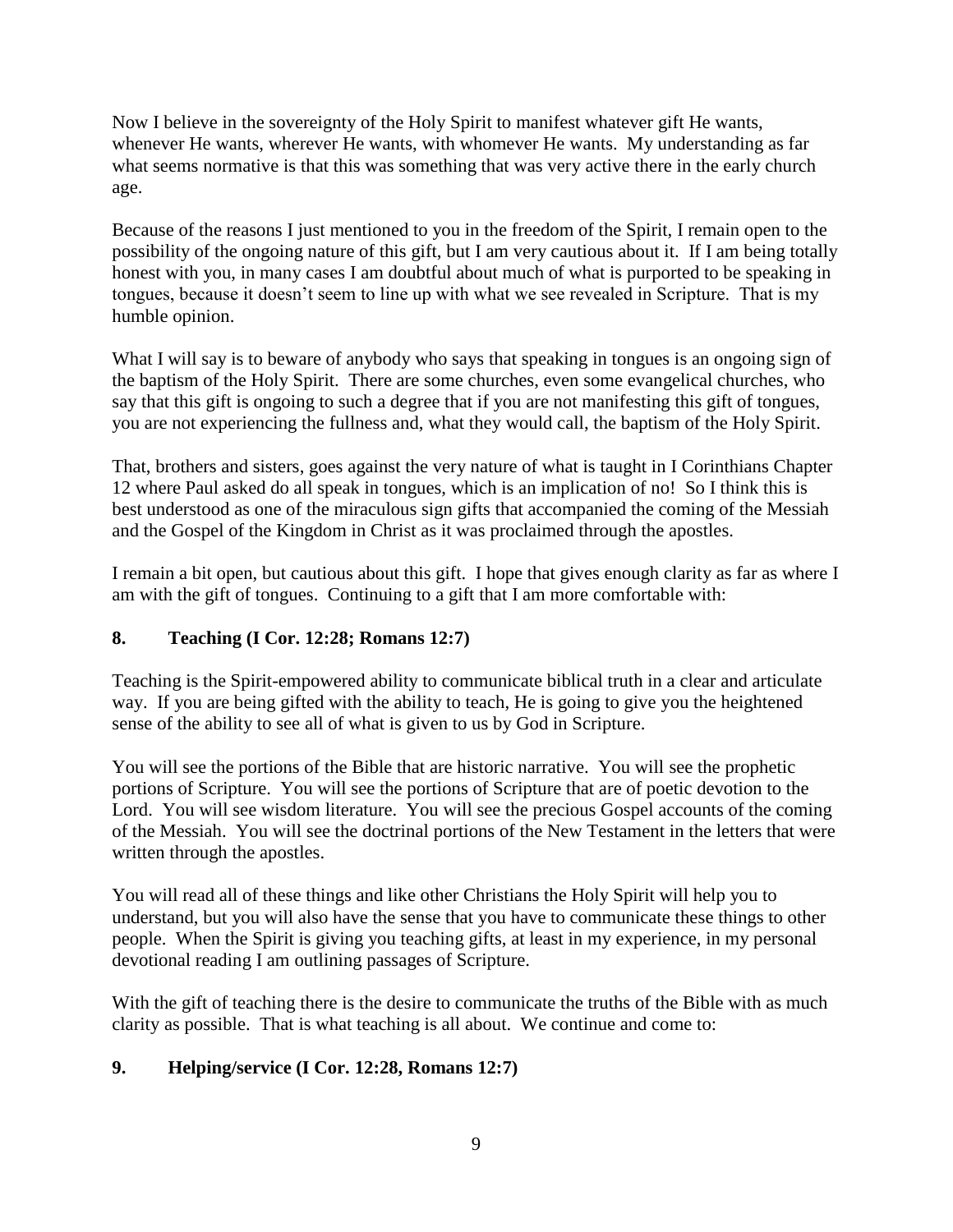These two may very well be the same gift. I Corinthians 12 names helping, then Romans Chapter 12 names serving. Some have suggested that there might be a slight distinction between the two, with service being something that is experienced more in terms of group endeavors and helping having to do with particular individual need.

I think that is an interesting suggestion. That may or may not be the case. It could be that service is manifested toward groups and individuals and the same with helps. So we should not try to split hairs here.

People with this gift may have as their motto in life: see a need, meet a need. All Christians are to humbly serve, but those with the gift of service see how Jesus humbled Himself and washed feet, and something gets activated in them to do whatever is necessary. And that same humility needs to characterize all of us.

Those with the gift of helps are like don't ask me to coordinate something or lead something or to come up with a new effort, but just tell me what needs to be done and I am your person. Helping and serving is a precious gift through the body of Christ.

There was a woman in the book of Acts named Dorcas and she was somebody who had the gift of serving. She died and when she died, the impression you get is that the people felt like everything was going to collapse, so she was raised to life again by a miraculous working through an apostle.

The gift of serving is vital! We continue and I am taking the next two gifts together because I think they are such a precious tandem of gifts.

### **10. Administration (I Cor. 12:28)**

### **11. Leadership (Romans 12:8)**

How wonderful to think that the Spirit is present and active. The Spirit of God empowers things like this, even among us. I pray that there is an ongoing sense of the reality of this as we continue through this survey.

If you are empowered with the gift of leadership, the Spirit of God is going to be giving a clear vision of an endeavor that needs to happen for the sake of the mission of the church and for the sake of the building up of a particular area of church life.

You see this destination for the greater good and health and building up of the people of God, and you can see how the life of the church can be enhanced and you must get people there. You see the destination and God gives you the ability to communicate it to people in such a compelling way that the troops are rallied, and they are ready to go with you there. This is leadership in the church.

The thing about the leader is that they become so driven with the destination that they want to get the church to, that they are willing to pass through dry and thorny wilderness terrain to get there. Then the administrator comes alongside the leader and says I see the vision. Let me help you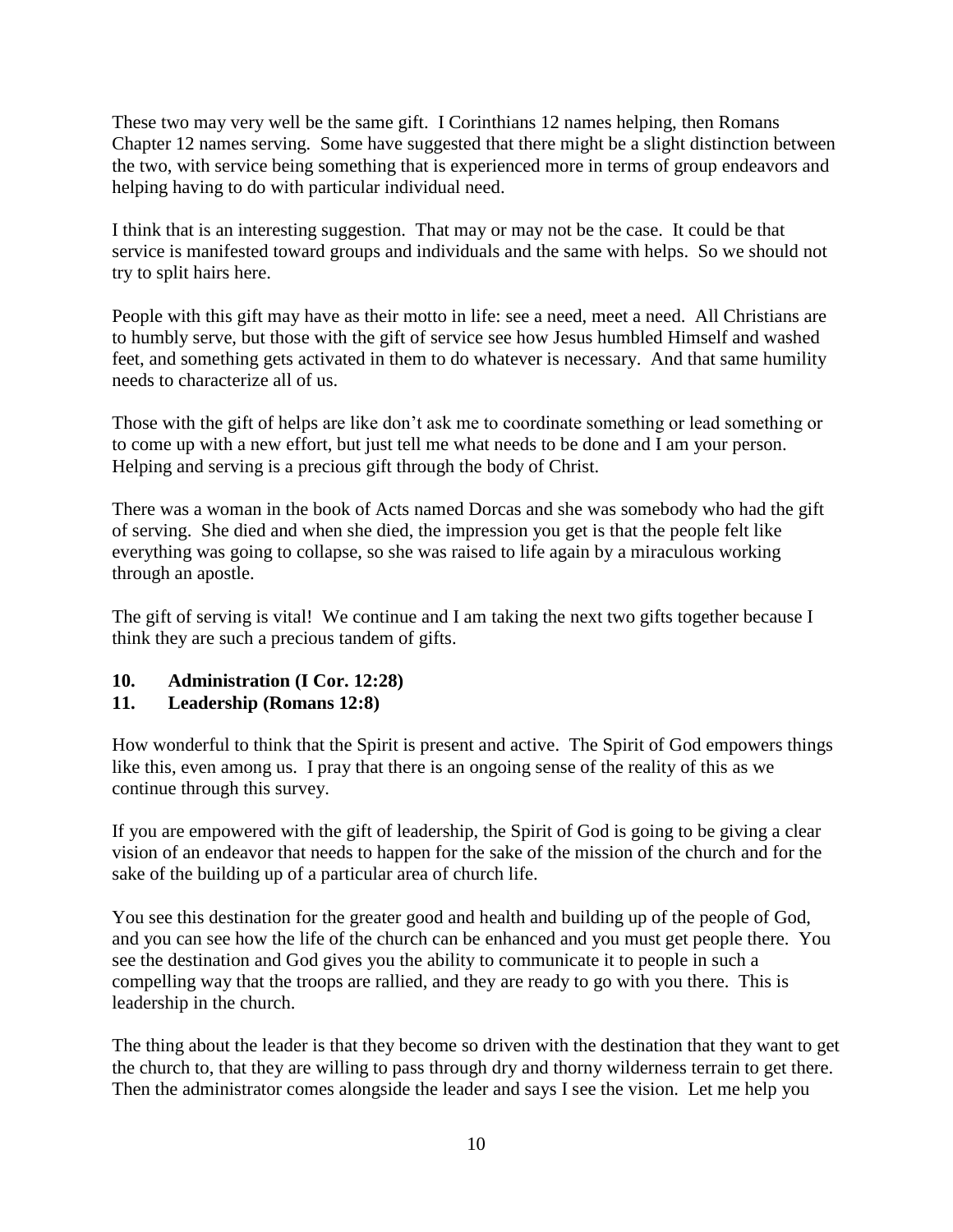pave some roads to get the people there. Let's design a roadmap so that everybody is with us and knows how we are going to get there, so that nobody is lost along the way and we arrive in the most efficient way possible. They administrate.

Sometimes you have these gifts that are being empowered in the same person. So not only do they see an effort but they also know how to coordinate the effort. But often the leader and the administrator come together as dynamic duo.

Understand that these gifts can be manifested for the church for the glory of God at different levels. It can be just for the overall structure and mission of the church at the big picture level. It could be for particular ministries and it can even be for particular events and endeavors. So there are multiple levels in which these things come across.

This is the gifts of leadership and administration. We continue and see the gift of:

## **12. Exhortation (Romans 12:8)**

Some of you will have the eyes to see those who are struggling; those who are experiencing challenges; those who have heavy hearts. The reason that you will have the ability to see these things either in groups of people or particular individuals is because the Holy Spirit sees these things.

The Holy Spirit is the Lord. He is El Roi. And He has eyes to see. This gift of exhortation is so precious. The Greek word is parakaleo. It is one of my favorite Greek words. It means to call alongside. It could be that you are calling somebody to come along side, or you are being called to come along side somebody else.

Sometimes the Holy Spirit Himself is called the paraclete, the One who comes and imparts support in life, so that it is the exact opposite of a parasite, something that drains life out. The paraclete comes and imparts life.

The person gifted with exhortation comes alongside the struggle and says they are going to help you. Sometimes this word parakaleo is translated to exhort, so sometimes it is strong. Here is the direction we need to get you on.

Sometimes parakaleo is translated encourage. Other times it is translated to comfort and console. There is this beautiful sense in which it sees needs in people's lives and it is going to come and help. It is comparable to a counseling gift like we talked about with the word of wisdom.

We continue and see the gifts of:

## **13. Contributing/generosity (Romans 12:8)**

With these gifts, you have the ability to see needy people and worthy causes. You have the ability to recognize worthwhile ministries that honor God. The Spirit is doing this in you. You will just have the ability of how to garner resources in support of these different endeavors.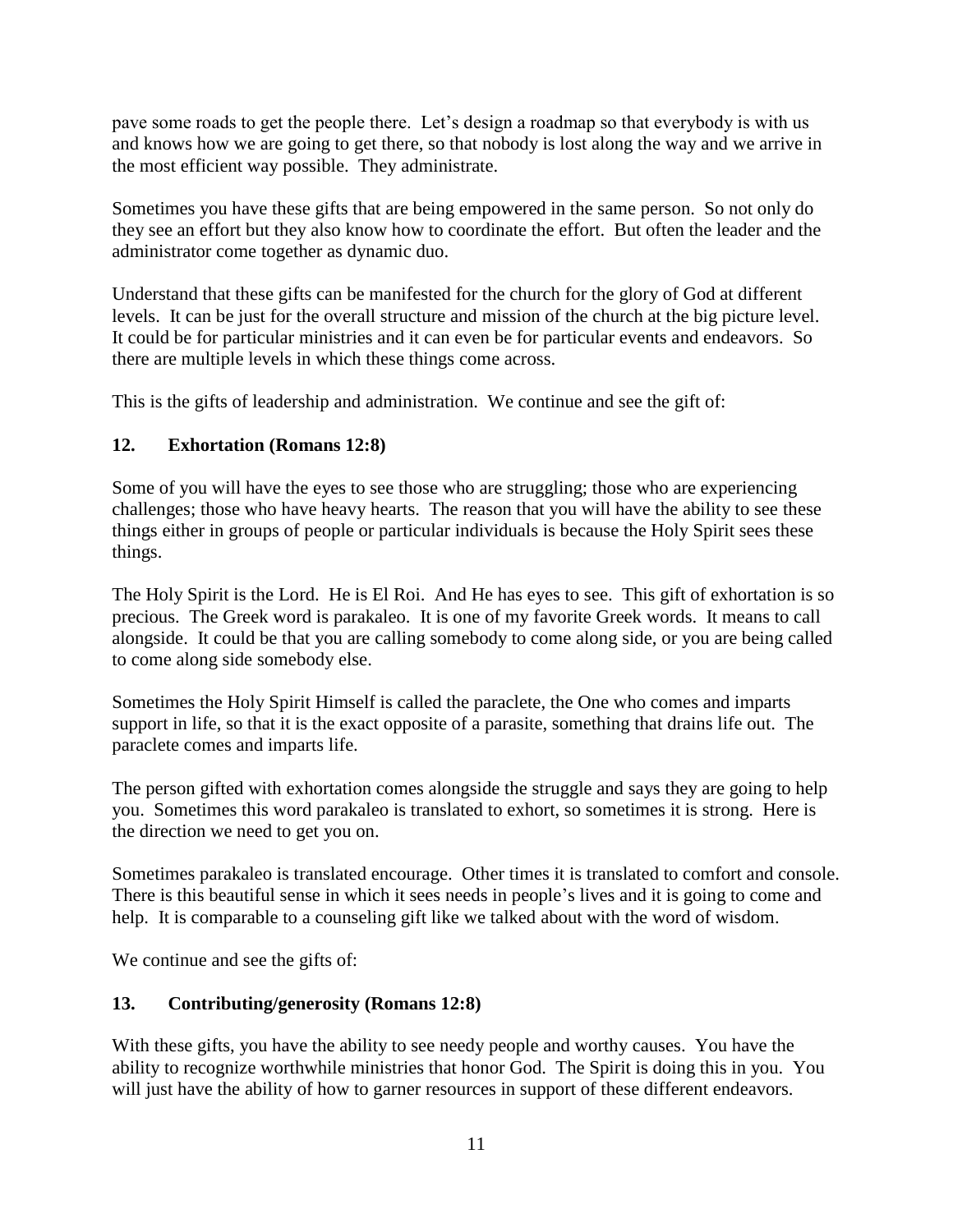It is often going to come out of your own personal contributions. In addition to that, those with this gift, they will have the abilities to rally other people to give as well. These are the people that are the precious brothers and sisters saying we need a bake sale. We need to have a fund raiser.

Sometimes I wonder if there is a connection between the two words generous and generate, because there is the ability to not only give, but also to direct resources to needy people and ministries in need.

This is the gift of generosity. Then comes the gift of:

### **14. Mercy (Romans 12:8)**

With mercy, the Holy Spirit is going to be burdening and stirring your heart with and for people who are suffering; people who are sick; people who are in rest homes; people who are homeless; people who are in grief.

With the gift of mercy, there is such a heart of compassion for people that you will even be stirred with sympathy for people who are experiencing a whole world of trouble because of their folly and sin. Yes, they blew it, and whether or not that person even confesses the fact that they blew it, you have the sense of compassion for what they are going through.

Mercy is something that the Spirit is gifting very powerfully in a number of the people in this church. We are all to be merciful, but there are some people who have a heightened sense of it by the design of the Spirit of the Living God.

In most cases when a person shows mercy, they go in with cheer. They are not going to enter into a place where the person is sick and bring storm clouds with them. If mercy, doing it with cheer, says the book of Romans. You are not going to come in and be flippant, but you are going to bring some light and some sunshine, some joy in the Lord that is appropriate for the situation.

This is a sampling of the spiritual gifts from all the different lists that we see in the New Testament. Now there are two more, so, alas, it is a sixteen point sermon! There are two areas of activity in the church where I absolutely believe the Spirit is empowering them.

One is the:

### **15. Music worship (Eph. 5:18-20)**

Musical worship. Some of you have the abilities with melodies and with the doctrines of the Lord taught in Scripture. There is ability to put them together in music. There is the ability for some to write songs.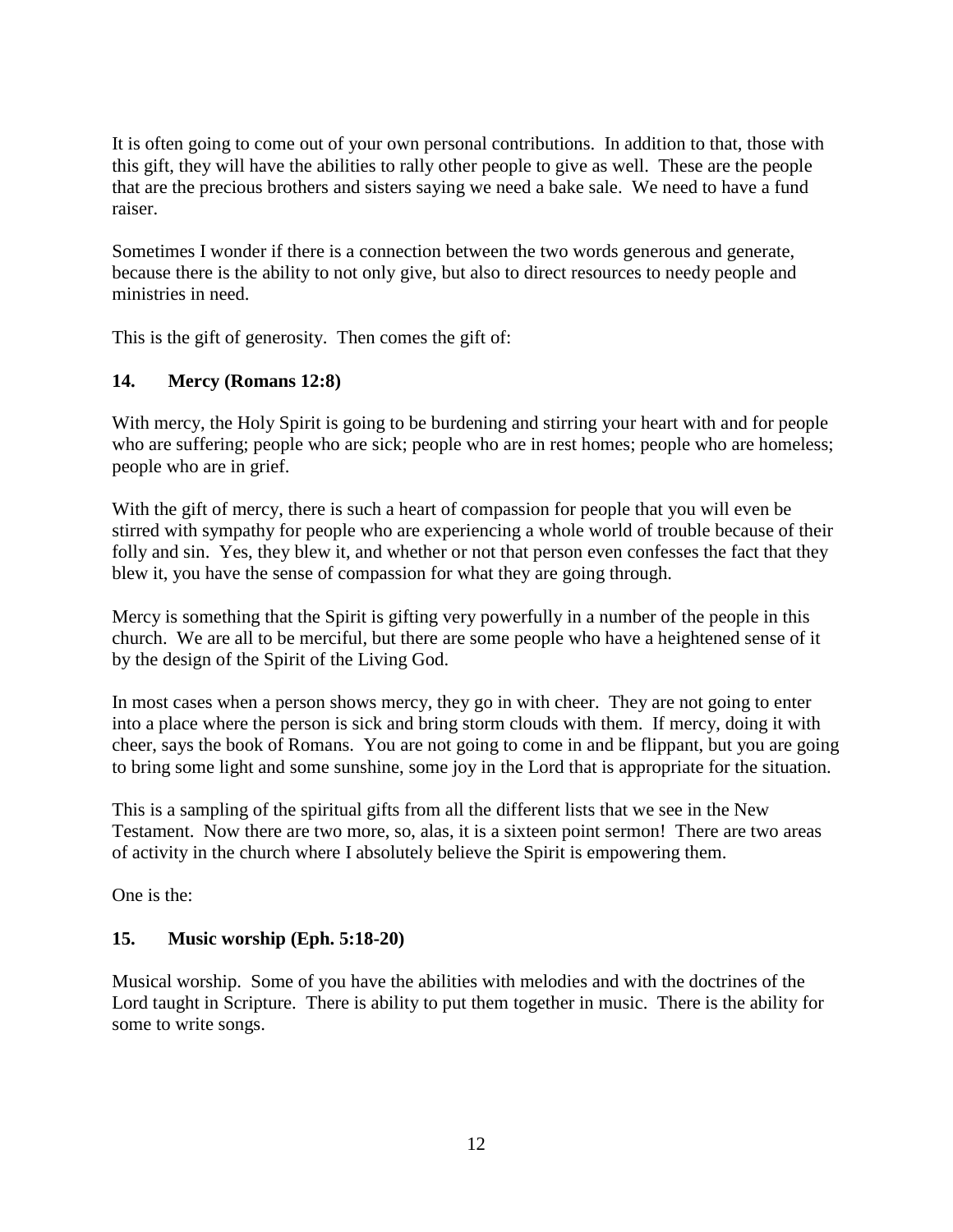Others have the ability to go before gathered groups and put their attention solely on the Lord with music. There is the sense in which even melodies played on instruments without singing can minister to the hearts of God's people.

So, yes, the Spriit of God is absolutely at work in the ministry of music, even if it is not specifically listed in one of the gift lists that we have been going through. It is a wonderful gift and we appreciate God for the way He has gifted people with this.

In addition to that:

## **16. Artistry/craftsmanship (Exodus 31:1-11)**

Artistry and craftsmanship are those of you who are gifted with design and working with wood in construction or painting and things like this. You who have this gift will love two men in the pages of Scripture.

You will specifically love how the Spirit was working through them—Ohiliab and Bezalel. Do you remember them? It says specifically in Exodus Chapter 31 that they were filled with the Spirit for artistry and craftsmanship. It is a beautiful, beautiful gift.

There are times when I look at paintings that have been brought from the stroke of the brush of a brother or a sister in Christ, and my hearts gets stirred with appreciation. These gifts are at work as well.

What we must appreciate is that there is a whole kaleidoscope of gifts that the Holy Spirit is empowering in the local church. This is what it says in I Corinthians Chapter 12 and Verses 4 through 7:

**<sup>4</sup>Now there are varieties of gifts, but the same Spirit; <sup>5</sup> and there are varieties of service, but the same Lord; <sup>6</sup> and there are varieties of activities, but it is the same God who empowers them all in everyone. <sup>7</sup>To each is given the manifestation of the Spirit for the common good.**

Each person born again in Christ is given a manifestation. Not just the staff. Not just the leaders. Not just the elders. Not just the deacons and deaconesses. Everyone in the church who is born again and has the Spirit is given an ability or two to support the cause of Christ and to add to the life and the health of the church.

In view of this, let me run through these ending applications.

When the Spirit is filling our church:

## **1. We will be humble.**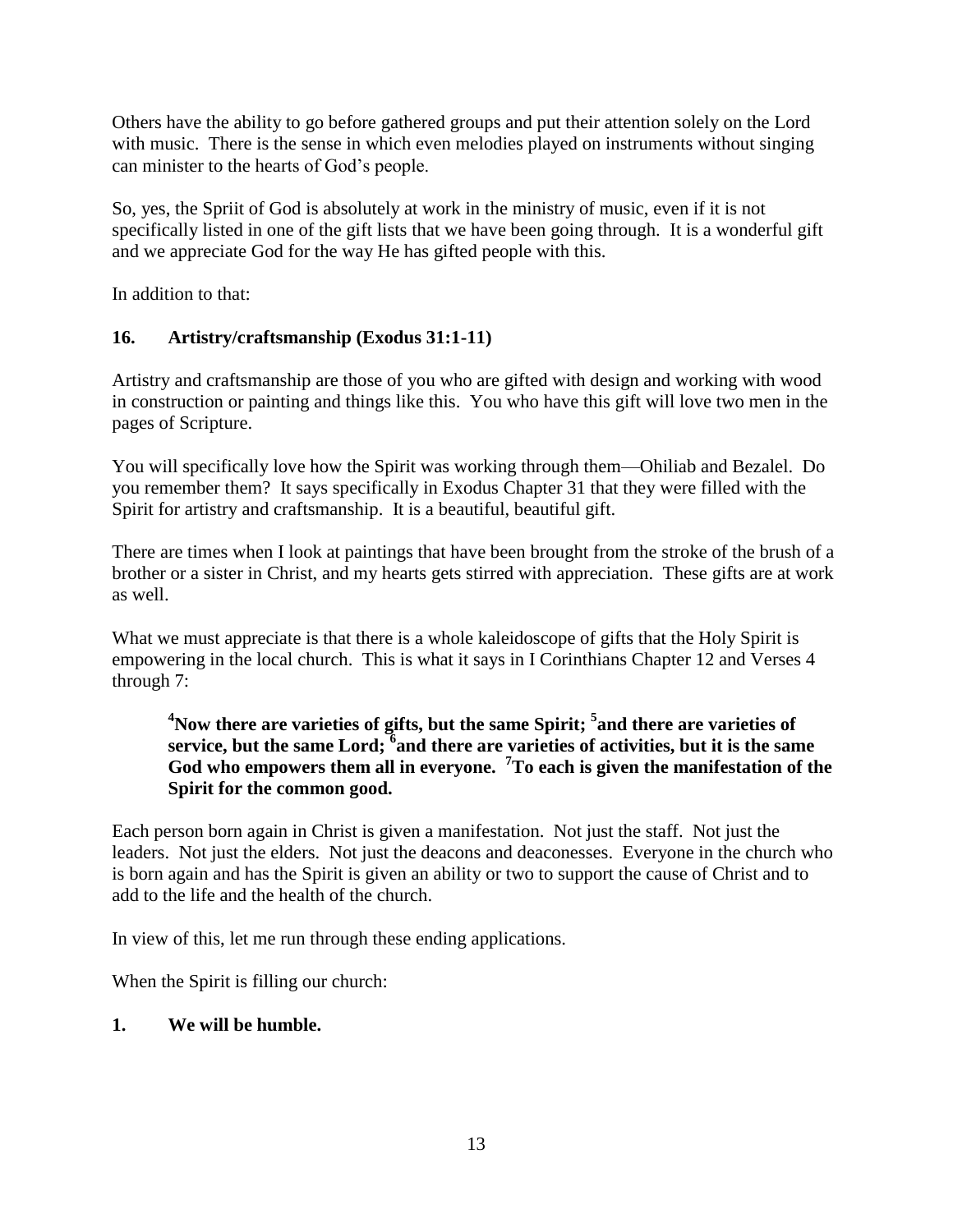We are going to be humble. Keep in mind there were things happening that triggered Paul to write all of this in the first place. And here is one of the cautions that come up from this portion of Scripture.

There might be a tendency in you because you are gifted in one way, to question why everybody else is isn't as passionate as you are in the particular area that you are gifted in. There is the sense in which Christian character encompasses so much of this.

There might be a tendency for the teacher to have the sense that we are living in a time of great biblical illiteracy, so let's go. Why aren't more of you teaching classes that need to be taught? Come on!

There might be a tendency for some of those with the gifts of help or service to say, You teachers, why do you spend so much time in your books? You are not doing anybody any good studying all the time. Let's go out and do something—when the Holy Spirit is empowering each one in their own particular area of ministry.

So we need to be humble about that and recognize that we need what God is empowering through other people, the church as a whole. With that comes the understanding that:

# **2. We will be appreciative.**

We will be appreciative of how the Lord is working through different people in the church.

## **3. We will be active.**

That is what really comes across in Romans Chapter 12. Read through that text. Recognize your gift and implement it and use it. This is what the Spirit is going to be prompting you to, so let's not resist the Holy Spirit.

## **4. We will be active in the right areas.**

That comes across very clearly when you see what Paul said in Romans Chapter 12. Read through that text and it will say if a teacher, in your teaching. If in leadership, with zeal. Focus there.

We don't need the administrators trying to focus all of their time on teaching. We don't need all of the teachers trying to focus all of their time on administrating. We need to have the people gifted in different areas doing the lion-share of their service in the areas that they are gifted in.

## **5. We will have endurance.**

Understand this: even when you are in your wheelhouse, even when you are serving in the area that the Spirit is gifting to you, that does not mean that ministry is always going to be easy in that area.